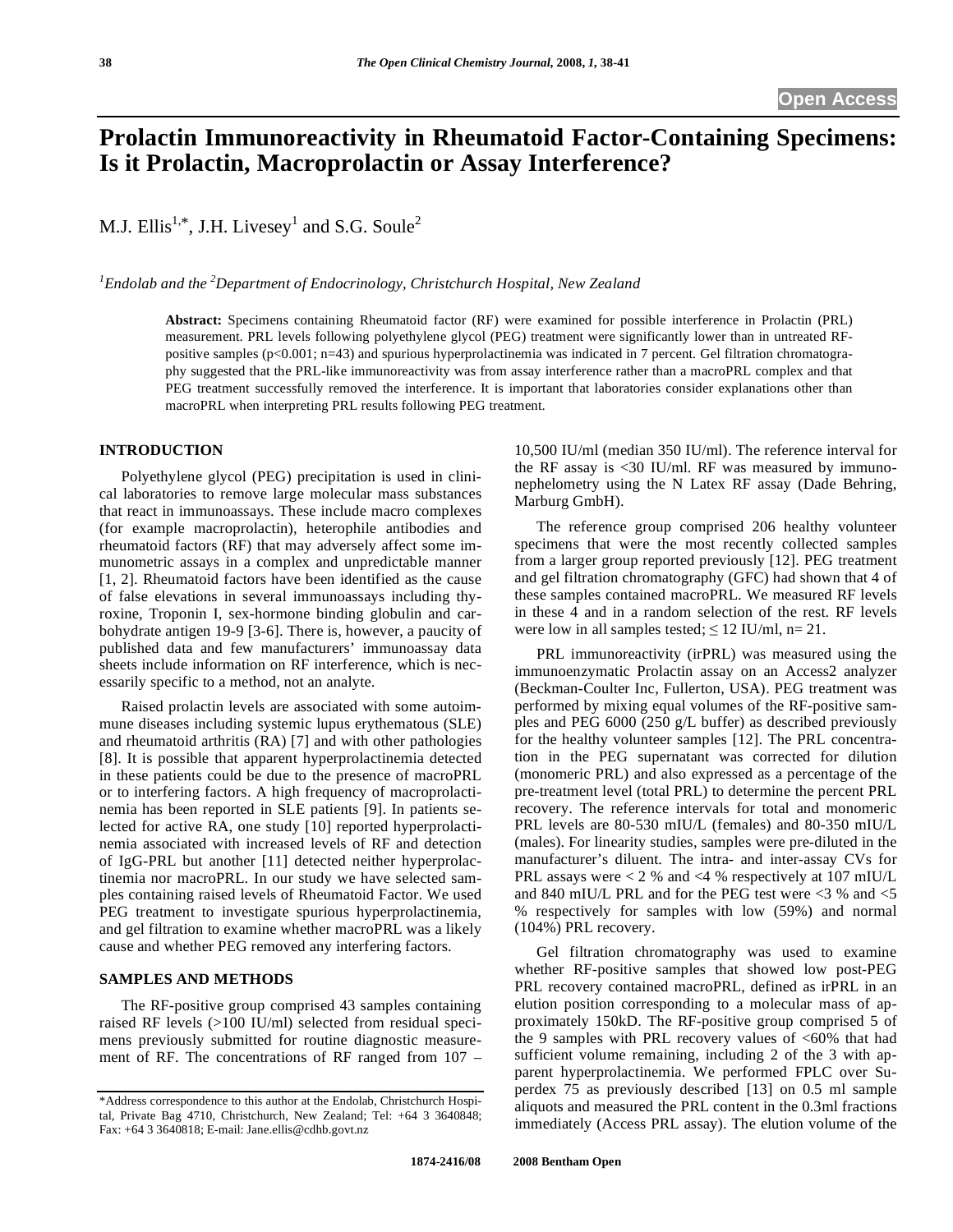high molecular mass irPRL peak was divided by that for the monomeric PRL peak and this ratio compared to those calculated for a group of macroprolactinemic samples. The control "macroPRL" samples were 40 hyperprolactinemic specimens that had been examined previously by GFC [12,13] and shown evidence of a large molecular weight peak of irPRL.

 Data were analyzed non-parametrically using Wilcoxon Rank tests for median comparisons, Spearman's rank test for correlation and Fisher's exact test to compare proportions.

## **RESULTS**

 Frequency distributions for the percent PRL recovery in the RF-containing and healthy volunteer samples were markedly different as shown in Fig. (**1**).



**Fig. (1).** Distribution of PRL recovery values in Rheumatoid factorcontaining specimens (n=43; upper panel) and reference samples from healthy volunteers (n=206, lower panel).

 The median PRL recovery was 81% in the RF-containing specimens (range 10-131%; inter-quartile range 39.4%) compared to 104% (range 31-136%; inter-quartile range 14.5%) in the reference group  $(p<0.001)$ . There was a tendency for the percent PRL recovery to correlate with the concentration of RF  $(r = -0.276, p=0.07)$ . Using a previously defined cut-- off value (<60% PRL recovery) for macroPRL detection [12], less than 2 percent of the reference specimens met this criterion compared to 21 percent in the RF-positive group  $(p<0.001)$ .

 The concentrations of total PRL in the 43 RF-positive samples ranged from 90 to 1444 mIU/L (median; 213 mIU/L) and following PEG treatment the values were lower (p<0.001) at 72–896 mIU/L (median 148 mIU/L). One sample had raised levels before (1444 mIU/L) and after treatment (896 mIU/L) suggesting a moderately elevated PRL augmented by macroPRL or assay interference. In 3 specimens (7 percent), however, there was apparent hyperprolactinemia, with total PRL levels of 1240, 1380 and 468 mIU/L (the latter a male) falling after PEG treatment to 286, 136 and 96 mIU/L respectively. Serial dilution of the first two of these samples (there was insufficient to test the third) resulted in decreasing total PRL concentrations, reaching levels of 340 and 420 mIU/L respectively after a 1 in 20 dilution. Such non-linearity on sample dilution is a common pattern in positive assay interference.

 Following GFC, for all 5 RF-positive samples irPRL was detected in the column void volume and not in the elution position expected for macroPRL. The median elution volume ratio was 0.66; with a range of  $0.65 - 0.66$ . This was significantly lower  $(p<0.001)$  than the ratio for the putatively macroPRL-positive group (0.73; 0.66-0.75). There was one extreme outlier in this latter group, as shown in Fig. (**2**). The elution volume ratio for this specimen was 0.66 and this subject was found subsequently to have elevated levels of rheumatoid factor (>140 IU/ml).



**Fig. (2).** Box plot (inner fence 1.5; outer fence 3) for 5 RF-positive specimens (RF) compared to 40 samples investigated for macroPRL content (macroPRL). The elution position ratio is the elution volume of the high molecular mass GFC peak divided by that for the monomericPRL peak.

 The amount of irPRL recovered after chromatography of the RF-positive specimens was low (26-60 percent) compared to the macroPRL-containing samples (>90 percent). Furthermore, the PRL-like immunoreactivity in the void volume was unstable because it was not detectable on repeat PRL assay following storage of the column aliquots (data not shown). The concentrations of monomeric PRL calculated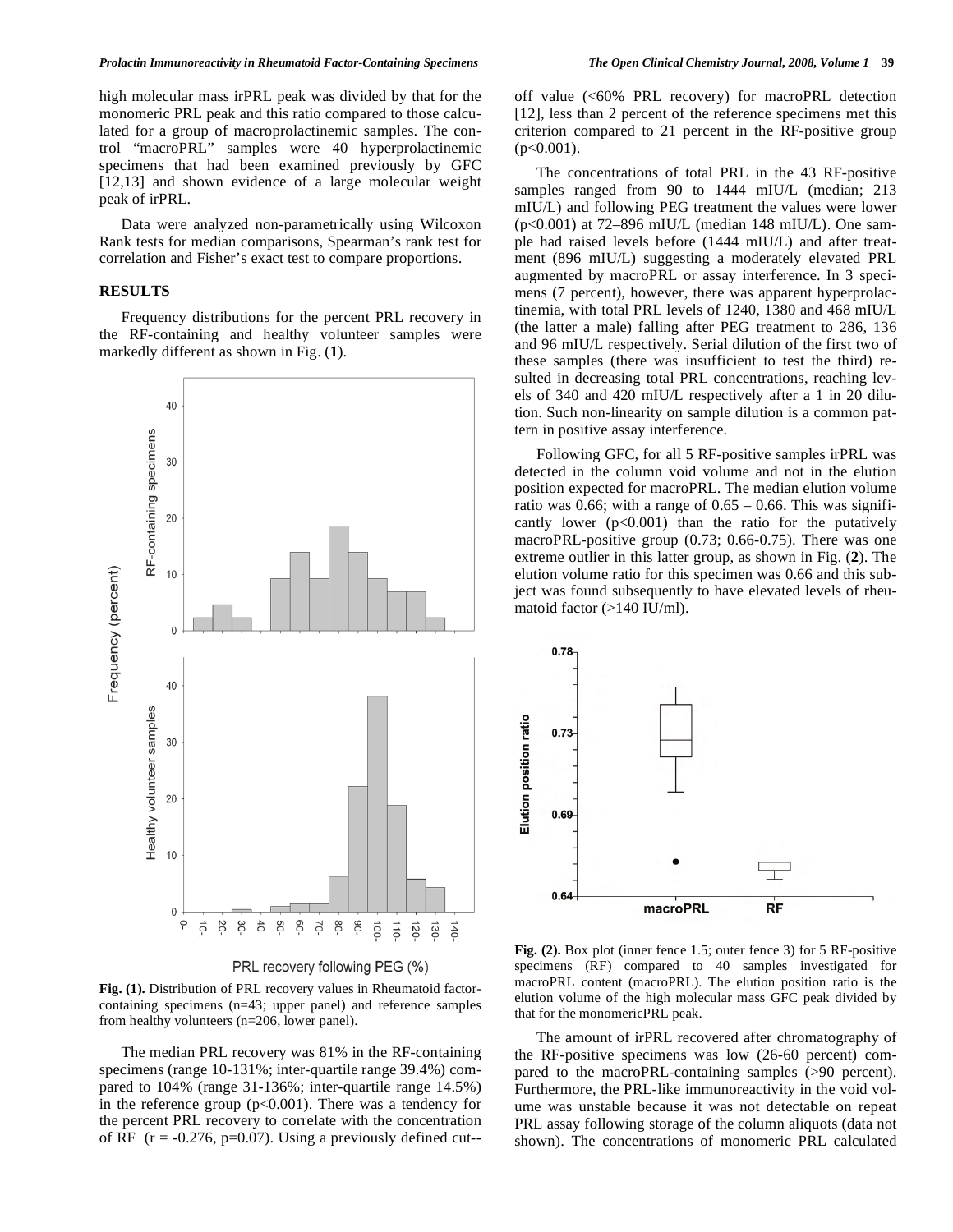from the irPRL in the areas under the curves (AUC) for the monoPRL peaks isolated following GFC, were similar to the PRL concentrations in the PEG supernatants for the 5 samples tested (Table **1**). These results support the efficacy of the PEG test for the reporting of monomeric prolactin levels in RF-containing specimens, in association with methodspecific reference intervals.

## **Table 1. Prolactin Concentrations (Total and Monomeric) in 5 Specimens that Showed Evidence of RF Interference**

| <b>Total PRL</b><br>mIU/L | PEG monoPRL<br>mIUL | <b>GFC monoPRL</b><br>mIU/L |
|---------------------------|---------------------|-----------------------------|
| 1240                      | 286                 | 208                         |
| 1380                      | 136                 | 132                         |
| 247                       | 146                 | 106                         |
| 338                       | 102                 | 60                          |
| 278                       | 170                 | 153                         |

Total PRL is the PRL measured in untreated specimens. The concentrations of monomeric PRL were calculated from both the irPRL in the PEG supernatant, after correction for dilution and from the irPRL recovered in the AUC of the monoPRL peak and the volume of sample gel filtered (Superdex 75).

## **DISCUSSION**

 Most laboratories use the non-specific PEG test as a routine screen for macroPRL but it is important to consider alternative interpretations of the result. Low post-PEG recovery may also be caused by endogenous interfering antibodies. We report here that the pattern of PRL recovery following PEG treatment is very different in samples containing RF than in those from healthy volunteers, consistent with an increased incidence of a high molecular mass substance that may be a PRL complex (macroPRL or bigPRL) or an assay interfering factor. Gel filtration of RF-positive samples with low PRL recovery  $(<60\%)$  indicated that there was no 150 kD-sized macroPRL present in the samples tested. The findings were consistent with an assay interference that is unlikely to be a complex with prolactin.

 The RF assay interference in the Access PRL assay appeared relatively common; however interferences do not necessarily cause abnormal results. In our study diagnoses would have been affected in few cases because the total PRL concentrations were within assay reference intervals in 91 percent of samples. The value of the PEG test lies not only in identifying spurious results but in allowing a "true" estimate of analyte concentration, contingent on applicable reference intervals for that method being available. The PEG test itself, however, may be subject to interferences or sample effects. Increasing concentrations of gamma globulins were shown [14] to cause co-precipitation of monomeric PRL, resulting in low PRL recovery and possibly false estimates of monomeric PRL. Rheumatoid factors may affect the PEG test similarly but for the 5 of 9 samples with low PRL recovery that we investigated by GFC, the results were consistent with a large Mol Wt factor able to cause a positive signal in the assay. Furthermore, the monomeric PRL concentrations calculated from the GFC profiles were similar to the PEG supernatant levels.

 Awareness of the non-specificity of the PEG and other interference tests is important because there may be underlying pathology. For example, during follow-up of testosterone assay interference, a polyclonal gammopathy and acute myelogenous leukemia was subsequently identified [15]. In a report subsequent to our study [14], an IgG myeloma and a polygammaglobulinemia due to HIV infection, have been identified as a reason for low PRL recovery following PEG treatment, rather than macroPRL presence. From the results we present, it appears that about 1 in 40 samples reported as macroPRL-positive could instead have underlying interference from rheumatoid factors. The prevalence of interference in a PRL assay by RF will be influenced by the source of clinical PRL specimens, for example autoimmune patients, and by the susceptibility of an individual PRL assay to interference from RF. Experienced immunoassayists may be aware of potential RF interference but there is little documentation in the literature and we suggest that manufacturers should be proactive in testing and reporting in their assay data sheets the extent of RF interference.

 In conclusion, our results suggest that interference by large molecular mass rheumatoid factors can occur in the Access Prolactin assay and may result in spurious hyperprolactinemia. We suggest that the PEG test can be used to detect the interference and that the resulting concentration is likely to reflect monomeric PRL. The interference may, however, be misinterpreted as macroPRL.

## **ACKNOWLEDGEMENTS**

 We are grateful to Dr Myfanwy Spellerberg and the Immunology Department, Canterbury Health Laboratories, for providing rheumatoid factor samples and determinations.

 This work was funded and supported by the Canterbury District Health Board.

#### **REFERENCES**

- [1] Ismail, A.A.A. *Clin. Chem*., **2005**, *51*(1), 25-6.
- [2] Selby, C. *Ann. Clin. Biochem*., **1999**, *36*, 704-21.
- [3] Norden, A.G.W.; Jackson, R.A.; Norden, L.E.; Griffen, A.J.; Barnes, M.A.; Little, J.A. *Clin. Chem*. **1997**, *43*(6), 957-62.
- [4] Krahn, J.; Parry, D.M.; Leroux, M.; Dalton, J. *Clin. Biochem*., **1999**, *32*(6), 477-80.
- [5] Lewis, J.G.; Florkowski, C.M.; Elder, P.A.; Hunt, P.J. *Clin. Chim. Acta*., **2003**, *332*, 139-41.
- [6] Berth, B.M.; Bosmans, E.; Everaert, J.; Dierick, J.; Schiettecatte, J.; Anckaert, E.; Delanghe, J. *Clin. Chem. Lab. Med*., **2006**, *44*(9): 1137-9.
- [7] De Bellis, A.; Bizzaro, A.; Pivonello, R.; Lombardi, G.; Bellastella, A.. *Pituitary,* **2005**, *8*, 25-30.
- [8] Gado, K.; Rimanoczi, E.; Hasitz, A.; Gigler, G.; Toth, B.E.; Nagy, G.M.; Paloczi, K.; Domjan, G. *Neuroimmunomodulation,* **2001**, *9*(4),231-6.
- [9] Leanos-Miranda, A.; Pascoe-Lira, D.; Chavez-Rueda, K.A.; Blanco-Favela, F. *Lupus*, **2001**, *10*, 340-345.
- [10] Leiderman, S.; Gurfinkiel, M.; Damilano, S.; Sotelo, L.; Martins, S.; Rosman, F.; Hamaui, A.; MacCagno, A. *Ann. N. Y. Acad. Sci*., **2002**, *966*, 252-7.
- [11] Ram, S.; Blumberg, D.; Newton, P.; Anderson, N.R.; Gama, R. *Rheumatology*, **2004**, *43*, 1272-4.
- [12] Ellis, M.J.; Livesey, J.H.; Soule, S.G. *Clin. Biochem*., **2006**, *39*, 1028-34.